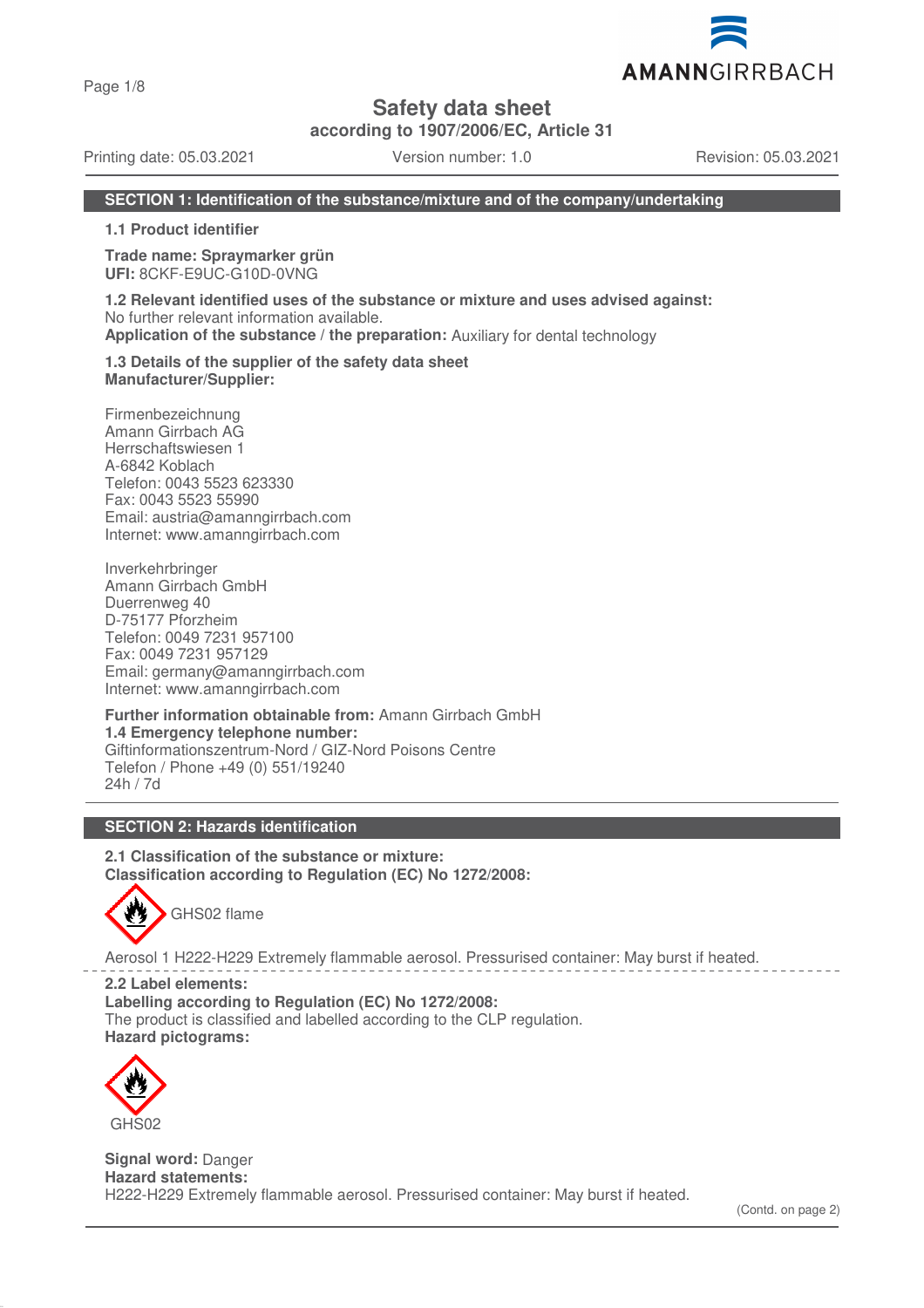Page 2/8

## **Safety data sheet**

**according to 1907/2006/EC, Article 31**

Printing date: 05.03.2021 Version number: 1.0 Revision: 05.03.2021

(Contd. of page 1)

### **Trade name: Spraymarker grün**

**Precautionary statements:**

- P101 If medical advice is needed, have product container or label at hand.
- P<sub>102</sub> Keep out of reach of children.
- P103 Read carefully and follow all instructions.
- P210 Keep away from heat, hot surfaces, sparks, open flames and other ignition sources. No smoking.
- P211 Do not spray on an open flame or other ignition source.
- P251 Do not pierce or burn, even after use.
- P410+P412 Protect from sunlight. Do not expose to temperatures exceeding 50 °C/122 °F.
- P501 Dispose of contents/container in accordance with local/regional/national/international regulations.

**Additional information:** Buildup of explosive mixtures possible without sufficient ventilation.

## **2.3 Other hazards:**

**Results of PBT and vPvB assessment: PBT:** Not applicable.

**vPvB:** Not applicable.

### **SECTION 3: Composition/information on ingredients**

**3.2 Mixtures**

**Description:** Mixture of substances listed below with nonhazardous additions.

#### **Dangerous components:**

CAS: 75-28-5 EINECS: 200-857-2 Reg.nr.: 01-2119485395-27 isobutane Flam. Gas 1A, H220; Press. Gas (Comp.), H280 **Additional information:** For the wording of the listed hazard phrases refer to section 16.

### **SECTION 4: First aid measures**

#### **4.1 Description of first aid measures:**

**General information:**

Take affected persons out into the fresh air.

Do not leave affected persons unattended.

**After inhalation:** Supply fresh air; consult doctor in case of complaints.

**After skin contact:** In cases of frost bites, rinse with plenty of water. Do not remove clothing.

#### **After eye contact:**

Rinse opened eye for several minutes under running water.

Call a doctor immediately. **After swallowing:** Call a doctor immediately.

**4.2 Most important symptoms and effects, both acute and delayed:**

No further relevant information available.

**4.3 Indication of any immediate medical attention and special treatment needed:**

No further relevant information available.

### **SECTION 5: Firefighting measures**

#### **5.1 Extinguishing media:**

**Suitable extinguishing agents:**

CO2, powder or water spray. Fight larger fires with water spray or alcohol resistant foam.

**5.2 Special hazards arising from the substance or mixture:** Can form explosive gas-air mixtures.

#### **5.3 Advice for firefighters:**

#### **Protective equipment:**

Mouth respiratory protective device.



AMANNGIRRBACH

50-100%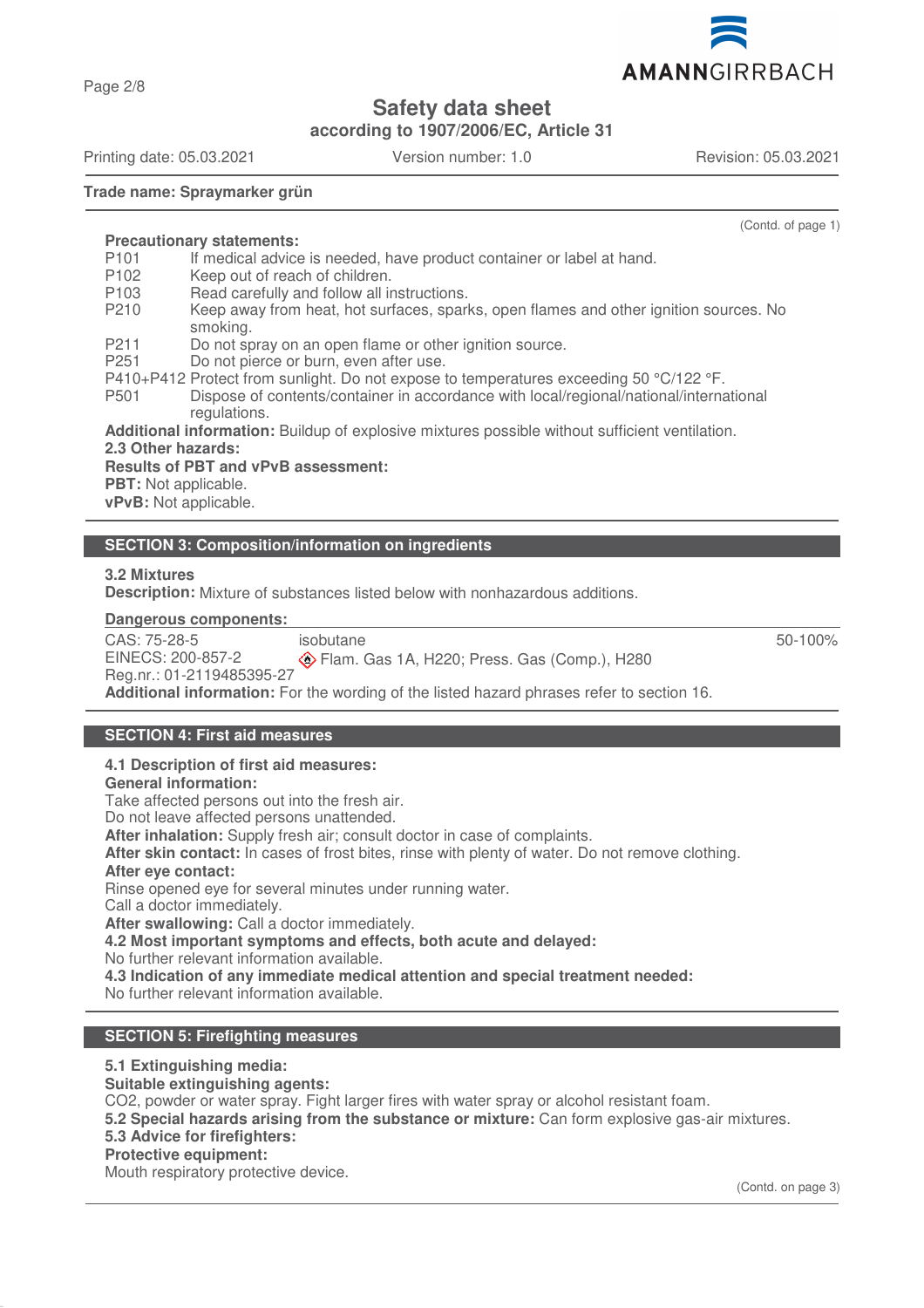

Page 3/8

# **Safety data sheet**

**according to 1907/2006/EC, Article 31**

Printing date: 05.03.2021 Version number: 1.0 Revision: 05.03.2021

(Contd. of page 2)

**Trade name: Spraymarker grün**

Do not inhale explosion gases or combustion gases.

### **SECTION 6: Accidental release measures**

### **6.1 Personal precautions, protective equipment and emergency procedures:**

Wear protective equipment. Keep unprotected persons away.

Ensure adequate ventilation.

Keep away from ignition sources.

**6.2 Environmental precautions:** Do not allow product to reach sewage system or any water course.

**6.3 Methods and material for containment and cleaning up:** Ensure adequate ventilation.

#### **6.4 Reference to other sections:**

See Section 7 for information on safe handling.

See Section 8 for information on personal protection equipment.

See Section 13 for disposal information.

## **SECTION 7: Handling and storage**

## **7.1 Precautions for safe handling:**

Open and handle receptacle with care.

Ensure good ventilation/exhaustion at the workplace.

Ensure good interior ventilation, especially at floor level. (Fumes are heavier than air).

#### **Information about fire - and explosion protection:**

Keep ignition sources away - Do not smoke.

Do not spray onto a naked flame or any incandescent material.

Pressurised container: protect from sunlight and do not expose to temperatures exceeding 50°C, i.e.

electric lights. Do not pierce or burn, even after use.

Fumes can combine with air to form an explosive mixture.

# **7.2 Conditions for safe storage, including any incompatibilities:**

**Storage:**

#### **Requirements to be met by storerooms and receptacles:**

Store in a cool location. Observe official regulations on storing packagings with pressurised containers. Store only in the original receptacle. **Information about storage in one common storage facility:** Store away from foodstuffs. **Further information about storage conditions:** Keep container tightly sealed. Store in cool, dry conditions in well sealed receptacles. Protect from heat and direct sunlight.

**7.3 Specific end use(s):** No further relevant information available.

## **SECTION 8: Exposure controls/personal protection**

**8.1 Control parameters:** Ingredients with limit values that require monitoring at the workplace: **75-28-5 isobutane** OEL Short-term value: 1000 ppm **8.2 Exposure controls: Appropriate engineering controls** No further data; see item 7. **Individual protection measures, such as personal protective equipment General protective and hygienic measures:** The usual precautionary measures are to be adhered to when handling chemicals. Wash hands before breaks and at the end of work. Keep away from foodstuffs, beverages and feed.

Do not inhale gases / fumes / aerosols.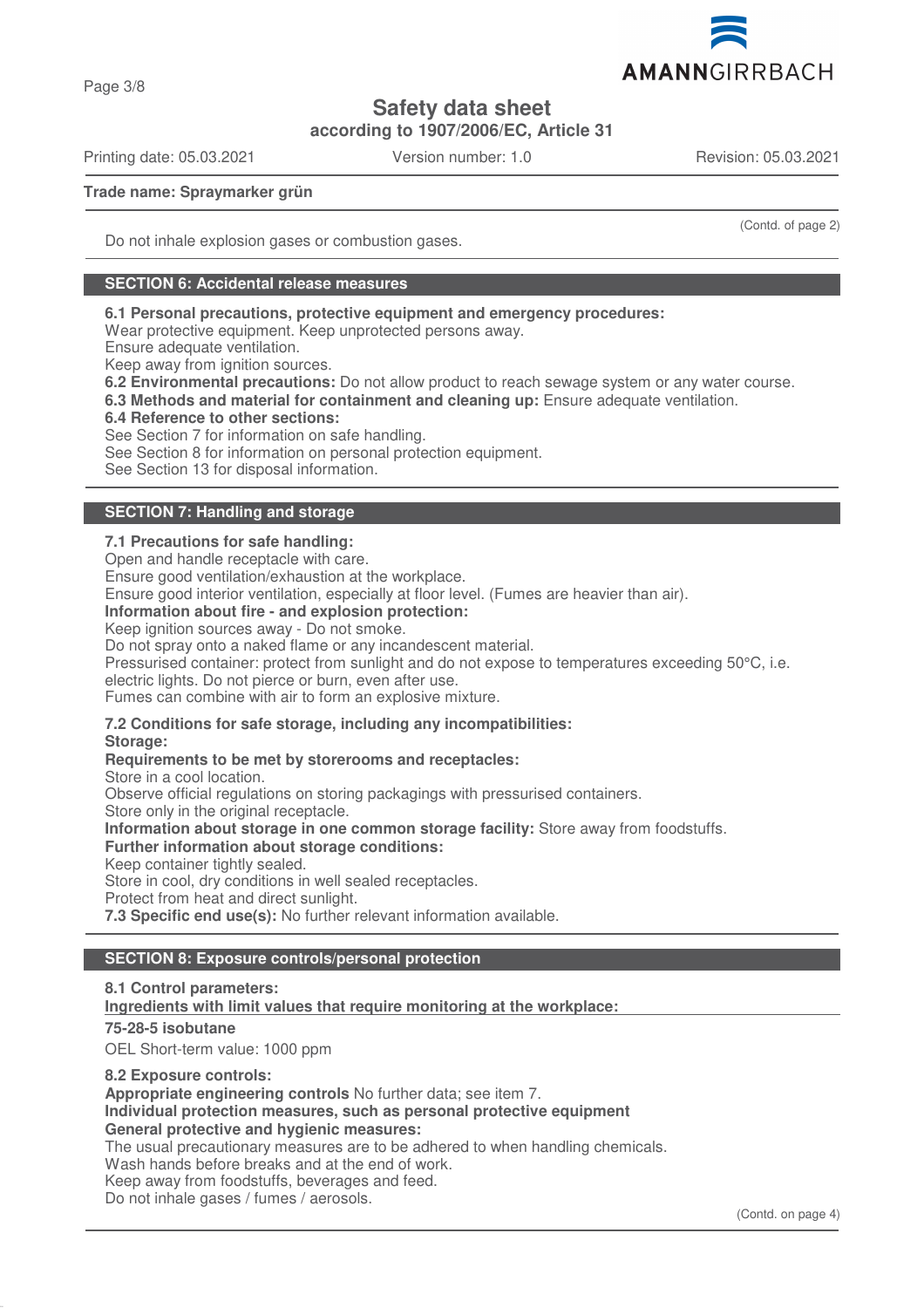AMANNGIRRBACH

# **Safety data sheet**

**according to 1907/2006/EC, Article 31**

Printing date: 05.03.2021 Version number: 1.0 Revision: 05.03.2021

**Trade name: Spraymarker grün**

(Contd. of page 3) Avoid contact with the eyes and skin. **Respiratory protection:** Not necessary if room is well-ventilated. **Hand protection** Check the permeability prior to each anewed use of the glove. Protective gloves **Material of gloves:** Nitrile rubber, NBR Recommended thickness of the material:  $\geq 0.2$  mm The selection of the suitable gloves does not only depend on the material, but also on further marks of quality and varies from manufacturer to manufacturer. **Penetration time of glove material:** The exact break through time has to be found out by the manufacturer of the protective gloves and has to be observed. **As protection from splashes gloves made of the following materials are suitable:** Nitrile rubber, NBR Butyl rubber, BR Natural rubber, NR

**Eve/face protection** Tightly sealed goggles

#### **SECTION 9: Physical and chemical properties**

| 9.1 Information on basic physical and chemical properties: |                                   |  |
|------------------------------------------------------------|-----------------------------------|--|
| <b>General Information:</b>                                |                                   |  |
| Colour:                                                    | Green                             |  |
| Odour:                                                     | Characteristic                    |  |
| Odour threshold:                                           | Not determined.                   |  |
| <b>Melting point/freezing point:</b>                       | Undetermined.                     |  |
| Boiling point or initial boiling point and boiling         |                                   |  |
| range                                                      | Not applicable, as aerosol.       |  |
| <b>Flammability</b>                                        | Not applicable.                   |  |
| Lower and upper explosion limit                            |                                   |  |
| Lower:                                                     | 1.8 Vol $\%$                      |  |
| Upper:                                                     | 8.5 Vol %                         |  |
| <b>Flash point:</b>                                        | Not applicable, as aerosol.       |  |
| Auto-ignition temperature:                                 | Product is not selfigniting.      |  |
| <b>Decomposition temperature:</b>                          | Not determined.                   |  |
| pH                                                         | Not determined.                   |  |
| <b>Viscosity:</b>                                          |                                   |  |
| <b>Kinematic viscosity</b>                                 | Not determined.                   |  |
| <b>Dynamic:</b>                                            | Not determined.                   |  |
| <b>Solubility</b>                                          |                                   |  |
| water:                                                     | Not miscible or difficult to mix. |  |
| Partition coefficient n-octanol/water (log value)          | Not determined.                   |  |
| Vapour pressure at 20 °C:                                  | 3000 hPa                          |  |
| Density and/or relative density                            |                                   |  |
| Density at 20 °C:                                          | $0.6$ g/cm <sup>3</sup>           |  |
| <b>Relative density:</b>                                   | Not determined.                   |  |
| Vapour density:                                            | Not determined.                   |  |
| 9.2 Other information:                                     |                                   |  |
| Appearance:                                                |                                   |  |
| Form:                                                      | Aerosol                           |  |
|                                                            |                                   |  |
|                                                            |                                   |  |

Page 4/8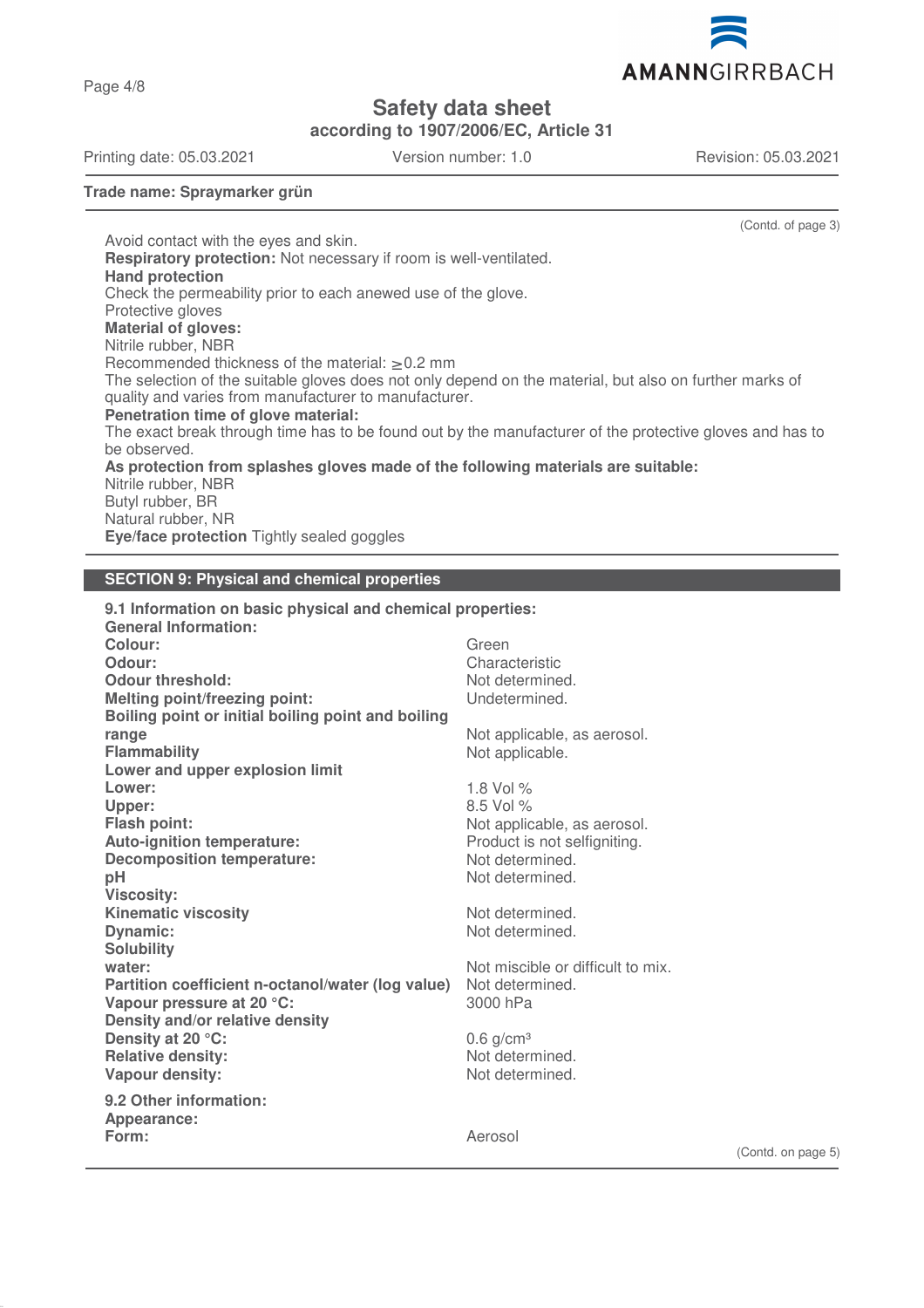

Page 5/8

# **Safety data sheet**

**according to 1907/2006/EC, Article 31**

Printing date: 05.03.2021 Version number: 1.0 Revision: 05.03.2021

**Trade name: Spraymarker grün**

| Important information on protection of health                                               | (Contd. of page 4)                                                                             |  |
|---------------------------------------------------------------------------------------------|------------------------------------------------------------------------------------------------|--|
| and environment, and on safety.                                                             |                                                                                                |  |
| <b>Explosive properties:</b>                                                                | Product is not explosive. However, formation of<br>explosive air/vapour mixtures are possible. |  |
| <b>Solvent content:</b><br>VOC (EC)                                                         | 95                                                                                             |  |
| <b>Change in condition:</b><br><b>Evaporation rate:</b>                                     | Not applicable.                                                                                |  |
| Information with regard to physical hazard<br>classes                                       |                                                                                                |  |
| <b>Explosives</b>                                                                           | Void                                                                                           |  |
| <b>Flammable gases</b>                                                                      | Void                                                                                           |  |
| <b>Aerosols</b><br>Extremely flammable aerosol. Pressurised container: May burst if heated. |                                                                                                |  |
|                                                                                             |                                                                                                |  |
| <b>Oxidising gases</b>                                                                      | Void                                                                                           |  |
| <b>Gases under pressure</b>                                                                 | Void                                                                                           |  |
| <b>Flammable liquids</b>                                                                    | Void                                                                                           |  |
| <b>Flammable solids</b>                                                                     | Void                                                                                           |  |
| Self-reactive substances and mixtures                                                       | Void                                                                                           |  |
| <b>Pyrophoric liquids</b>                                                                   | Void                                                                                           |  |
| <b>Pyrophoric solids</b>                                                                    | Void                                                                                           |  |
| Self-heating substances and mixtures                                                        | Void                                                                                           |  |
| Substances and mixtures, which emit flammable                                               |                                                                                                |  |
| gases in contact with water                                                                 | Void                                                                                           |  |
| <b>Oxidising liquids</b>                                                                    | Void                                                                                           |  |
| <b>Oxidising solids</b>                                                                     | Void                                                                                           |  |
| <b>Organic peroxides</b>                                                                    | Void                                                                                           |  |
| <b>Corrosive to metals</b>                                                                  | Void                                                                                           |  |
| <b>Desensitised explosives</b>                                                              | Void                                                                                           |  |

#### **SECTION 10: Stability and reactivity**

**10.1 Reactivity:** No further relevant information available.

**10.2 Chemical stability:**

**Thermal decomposition / conditions to be avoided:**

No decomposition if used according to specifications.

**10.3 Possibility of hazardous reactions:** Forms explosive gas mixture with air.

**10.4 Conditions to avoid:** No further relevant information available.

**10.5 Incompatible materials:** No further relevant information available.

**10.6 Hazardous decomposition products:** Carbon monoxide and carbon dioxide

### **SECTION 11: Toxicological information**

**11.1 Information on hazard classes as defined in Regulation (EC) No 1272/2008**

**Acute toxicity** Based on available data, the classification criteria are not met. **Skin corrosion/irritation** Based on available data, the classification criteria are not met. **Serious eye damage/irritation** Based on available data, the classification criteria are not met. **Respiratory or skin sensitisation** Based on available data, the classification criteria are not met. **Germ cell mutagenicity** Based on available data, the classification criteria are not met. **Carcinogenicity** Based on available data, the classification criteria are not met. **Reproductive toxicity** Based on available data, the classification criteria are not met. **STOT-single exposure** Based on available data, the classification criteria are not met.

(Contd. on page 6)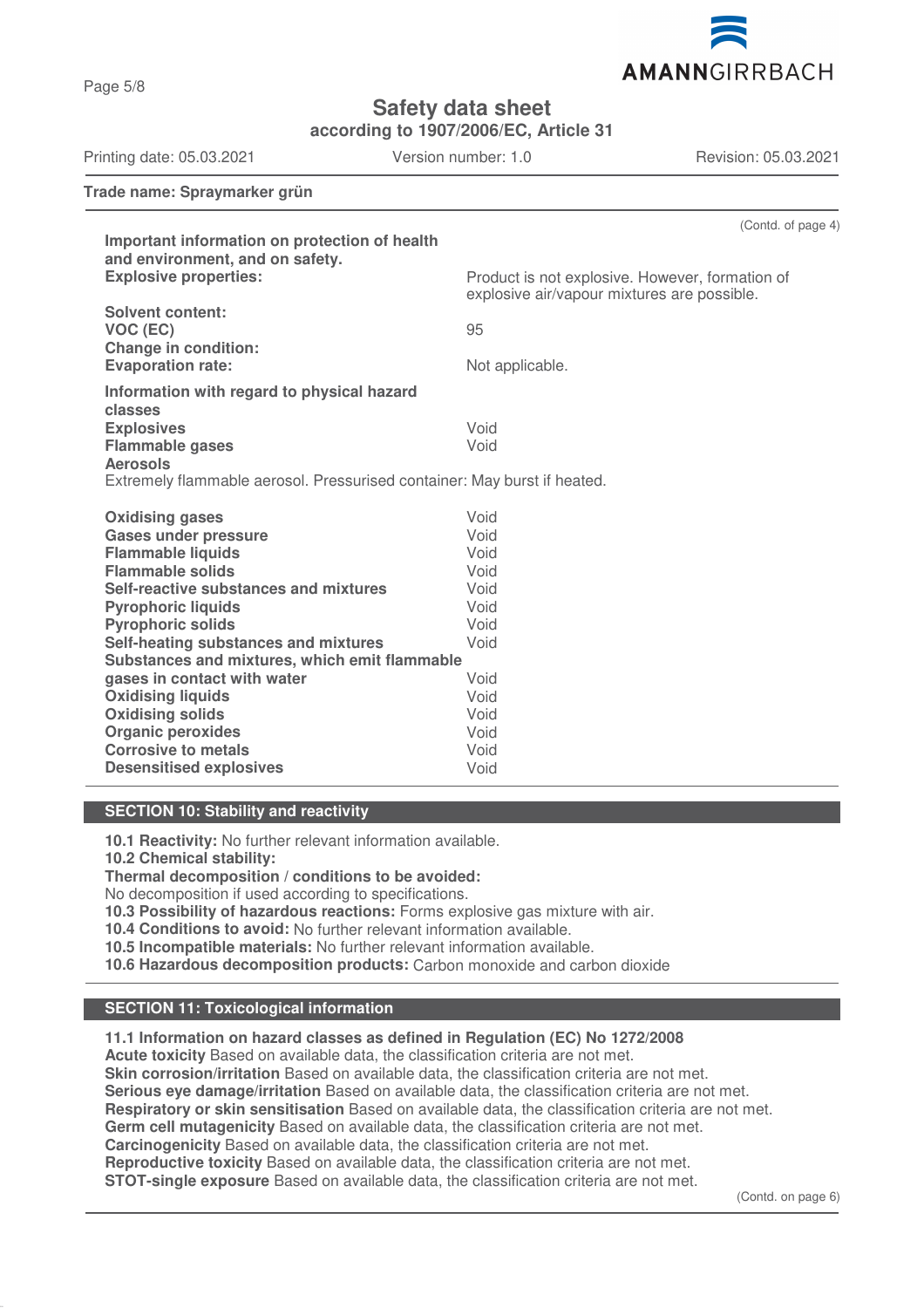

Page 6/8

**Safety data sheet**

**according to 1907/2006/EC, Article 31**

Printing date: 05.03.2021 Version number: 1.0 Revision: 05.03.2021

**Trade name: Spraymarker grün**

(Contd. of page 5)

**STOT-repeated exposure** Based on available data, the classification criteria are not met. **Aspiration hazard** Based on available data, the classification criteria are not met. **11.2 Information on other hazards**

**Endocrine disrupting properties** 

None of the ingredients is listed.

### **SECTION 12: Ecological information**

**12.1 Toxicity:**

**Aquatic toxicity:** No further relevant information available. **12.2 Persistence and degradability:** No further relevant information available. **12.3 Bioaccumulative potential:** No further relevant information available. **12.4 Mobility in soil:** No further relevant information available. **12.5 Results of PBT and vPvB assessment: PBT:** Not applicable. **vPvB:** Not applicable. **12.6 Endocrine disrupting properties** The product does not contain substances with endocrine disrupting properties. **12.7 Other adverse effects: Additional ecological information: General notes:** Not hazardous for water.

### **SECTION 13: Disposal considerations**

**13.1 Waste treatment methods: European waste catalogue:** Dispose of contents/container in accordance with local/regional/national/international regulations.

**Uncleaned packaging: Recommendation:** Disposal must be made according to official regulations.

#### **SECTION 14: Transport information**

| 14.1 UN number or ID number<br><b>ADR, IMDG, IATA</b><br>14.2 UN proper shipping name:<br><b>ADR</b><br><b>IMDG</b><br><b>IATA</b><br>14.3 Transport hazard class(es): | <b>UN1950</b><br>1950 AEROSOLS<br><b>AEROSOLS</b><br>AEROSOLS, flammable |                    |
|------------------------------------------------------------------------------------------------------------------------------------------------------------------------|--------------------------------------------------------------------------|--------------------|
| <b>ADR</b>                                                                                                                                                             |                                                                          |                    |
| <b>Class:</b><br>Label:                                                                                                                                                | 2 5F Gases.<br>2.1                                                       | (Contd. on page 7) |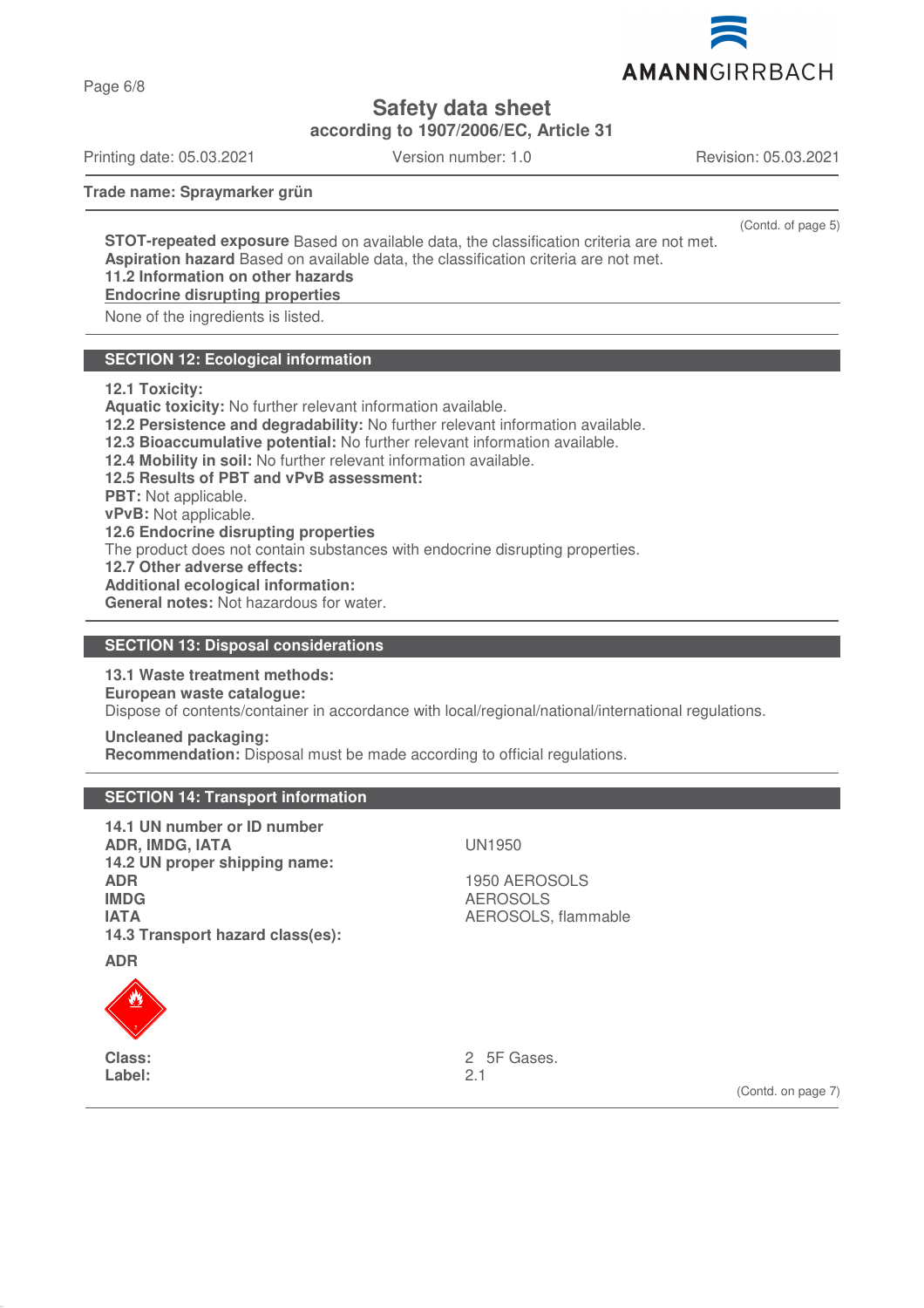Page 7/8

## **Safety data sheet**

**according to 1907/2006/EC, Article 31**

Printing date: 05.03.2021 Version number: 1.0 Revision: 05.03.2021

(Contd. of page 6)

## **Trade name: Spraymarker grün**

**IMDG, IATA**

| Class:                                           | 2.1                                                                                                                                      |
|--------------------------------------------------|------------------------------------------------------------------------------------------------------------------------------------------|
| Label:                                           | 2.1                                                                                                                                      |
| 14.4 Packing group:                              |                                                                                                                                          |
| ADR, IMDG, IATA                                  | Void                                                                                                                                     |
| <b>14.5 Environmental hazards:</b>               |                                                                                                                                          |
| <b>Marine pollutant:</b>                         | <b>No</b>                                                                                                                                |
| 14.6 Special precautions for user:               | Warning: Gases.                                                                                                                          |
| Hazard identification number (Kemler code):      |                                                                                                                                          |
| <b>EMS Number:</b>                               | $F-D, S-U$                                                                                                                               |
| <b>Stowage Code</b>                              | SW1 Protected from sources of heat.<br>SW22 For AEROSOLS with a maximum capacity of 1<br>litre: Category A. For AEROSOLS with a capacity |
|                                                  | above 1 litre: Category B. For WASTE AEROSOLS:                                                                                           |
|                                                  | Category C, Clear of living quarters.                                                                                                    |
| <b>Segregation Code</b>                          | SG69 For AEROSOLS with a maximum capacity of 1                                                                                           |
|                                                  | litre:                                                                                                                                   |
|                                                  | Segregation as for class 9. Stow "separated from"<br>class 1 except for division 1.4.                                                    |
|                                                  | For AEROSOLS with a capacity above 1 litre:                                                                                              |
|                                                  | Segregation as for the appropriate subdivision of class                                                                                  |
|                                                  | 2.                                                                                                                                       |
|                                                  | For WASTE AEROSOLS:                                                                                                                      |
|                                                  | Segregation as for the appropriate subdivision of class                                                                                  |
|                                                  | 2.                                                                                                                                       |
| 14.7 Maritime transport in bulk according to IMO |                                                                                                                                          |
| <b>instruments</b>                               | Not applicable.                                                                                                                          |
| <b>Transport/Additional information:</b>         |                                                                                                                                          |
| <b>ADR</b>                                       |                                                                                                                                          |
| Limited quantities (LQ):                         | 1L                                                                                                                                       |
| <b>Transport category:</b>                       | $\overline{c}$                                                                                                                           |
| <b>Tunnel restriction code:</b>                  | D                                                                                                                                        |
| <b>UN "Model Regulation":</b>                    | <b>UN 1950 AEROSOLS, 2.1</b>                                                                                                             |

## **SECTION 15: Regulatory information**

**15.1 Safety, health and environmental regulations/legislation specific for the substance or mixture:**

**Directive 2012/18/EU Named dangerous substances - ANNEX I** None of the ingredients is listed. **Seveso category** P3a FLAMMABLE AEROSOLS **Qualifying quantity (tonnes) for the application of lower-tier requirements** 150 t **Qualifying quantity (tonnes) for the application of upper-tier requirements** 500 t **REGULATION (EC) No 1907/2006 ANNEX XVII** Conditions of restriction: 3 **DIRECTIVE 2011/65/EU on the restriction of the use of certain hazardous substances in electrical and electronic equipment – Annex II**

None of the ingredients is listed.

(Contd. on page 8)